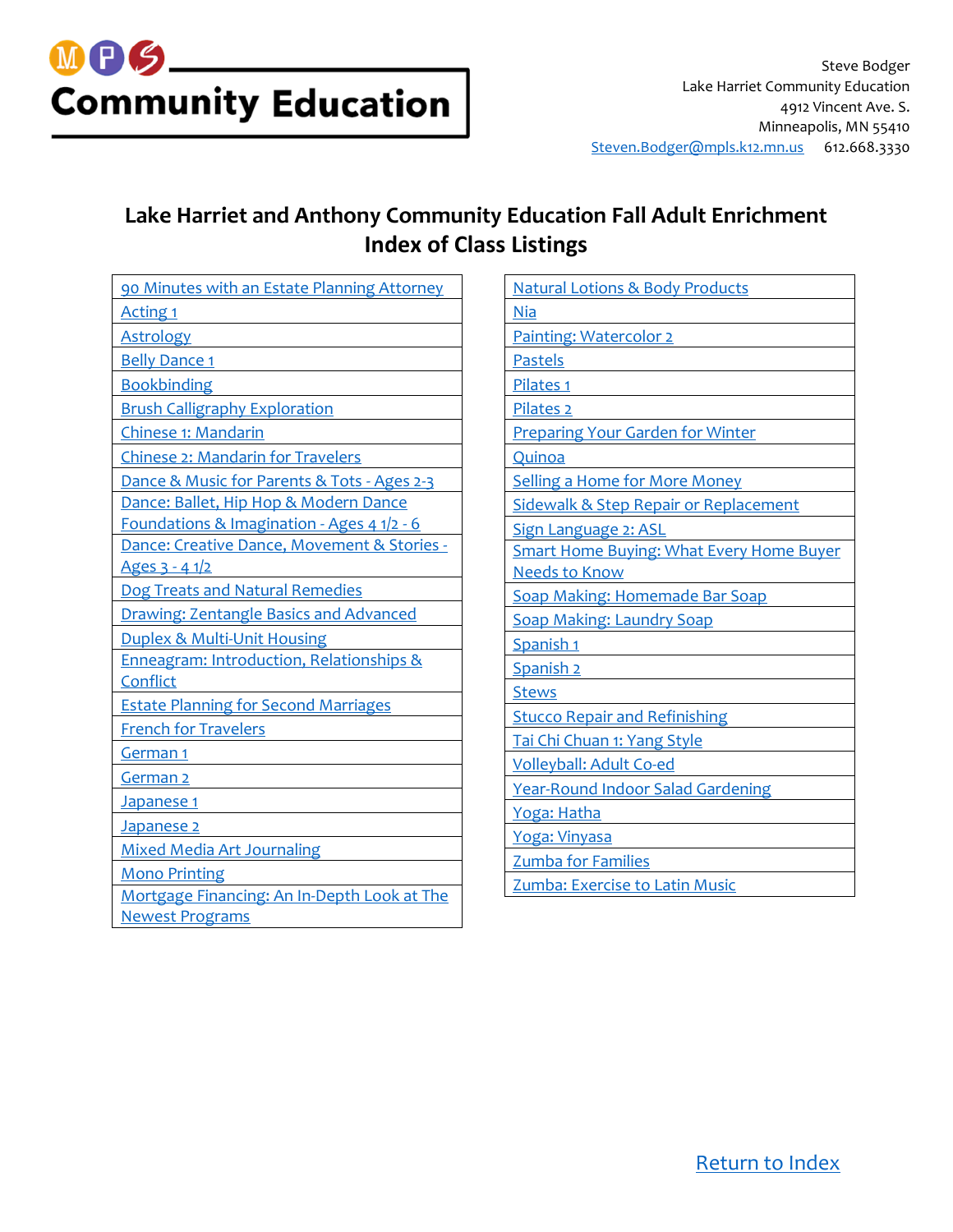### M FIS **Community Education**

#### <span id="page-1-0"></span>**[90 Minutes with an Estate Planning Attorney \(Lake Harriet\)](https://minneapolis.ce.eleyo.com/course/9227/adult-enrichment-fall-2017/90-minutes-with-an-estate-planning-attorney-lake-harriet)**

Discuss your estate planning questions in an open forum — from birth to death, marriage to divorce, children to step-children, rich to poor, probate to non-probate, self-employed to unemployed, and more. A financial advisor will be available to answer your financial questions. **Instructor:** Kurt Obermiller.

1 Wednesday, 11/29/2017 **6:30 PM - 8:00 PM** \$19

#### <span id="page-1-1"></span>**[Acting 1 \(Lake Harriet\)](https://minneapolis.ce.eleyo.com/course/9563/adult-enrichment-fall-2017/acting-1-lake-harriet)**

Please note date change from printed brochure. New schedule: Mondays, Nov 20 - Dec 11. Immerse yourself in the art and technique of acting, emphasizing the basics—script and character analysis, vocal and physical techniques, and the importance of connecting with acting partners. You will perform partnered scenes from Neil Simon's *Barefoot in the Park* as you seek to apply these basics to rehearsing and performing. **Instructor:** Mary Cutler. 4 Mondays, 11/20/2017 - 12/11/2017 6:00 PM - 8:00 PM \$39

#### <span id="page-1-2"></span>**[Astrology \(Lake Harriet\)](https://minneapolis.ce.eleyo.com/course/9096/adult-enrichment-fall-2017/astrology-lake-harriet)**

Discover the ancient tool of astrology to gain insight into your personality and life. See your chart used to illustrate astrological concepts and bring home a copy of your chart. A \$5 supply fee will be collected. **Instructor:** Lynn Walker.

2 Mondays, 10/16/2017 - 10/23/2017 - 10:00 PM - 8:00 PM - \$25

#### **[Baking History: Upper Peninsula and Iron Range Pasties \(Lake Harriet at Anthony\)](https://minneapolis.ce.eleyo.com/course/9665/adult-enrichment-fall-2017/baking-history-upper-peninsula-and-iron-range-pasties-lake-harriet-at-anthony)**

Learn about the pasties that figure into many family histories or are adopted because of their tastiness, portability, and versatility. Our baking adventure will take you through the process of making flaky pasty dough, a variety of fillings, and the opportunity to bake small pasties for eating on the spot or taking home. Pasties freeze beautifully, so you can freeze them on the spot for baking later if you wish. Bring an apron, an appetite, your chef's knife, and a small cardboard box for bringing home your pasties. A \$12 supply fee will be collected. This class will be held at Anthony Middle School. **Instructor:** Jan Zita Grover. 1 Monday, 11/13/2017 6:00 PM - 9:00 PM \$29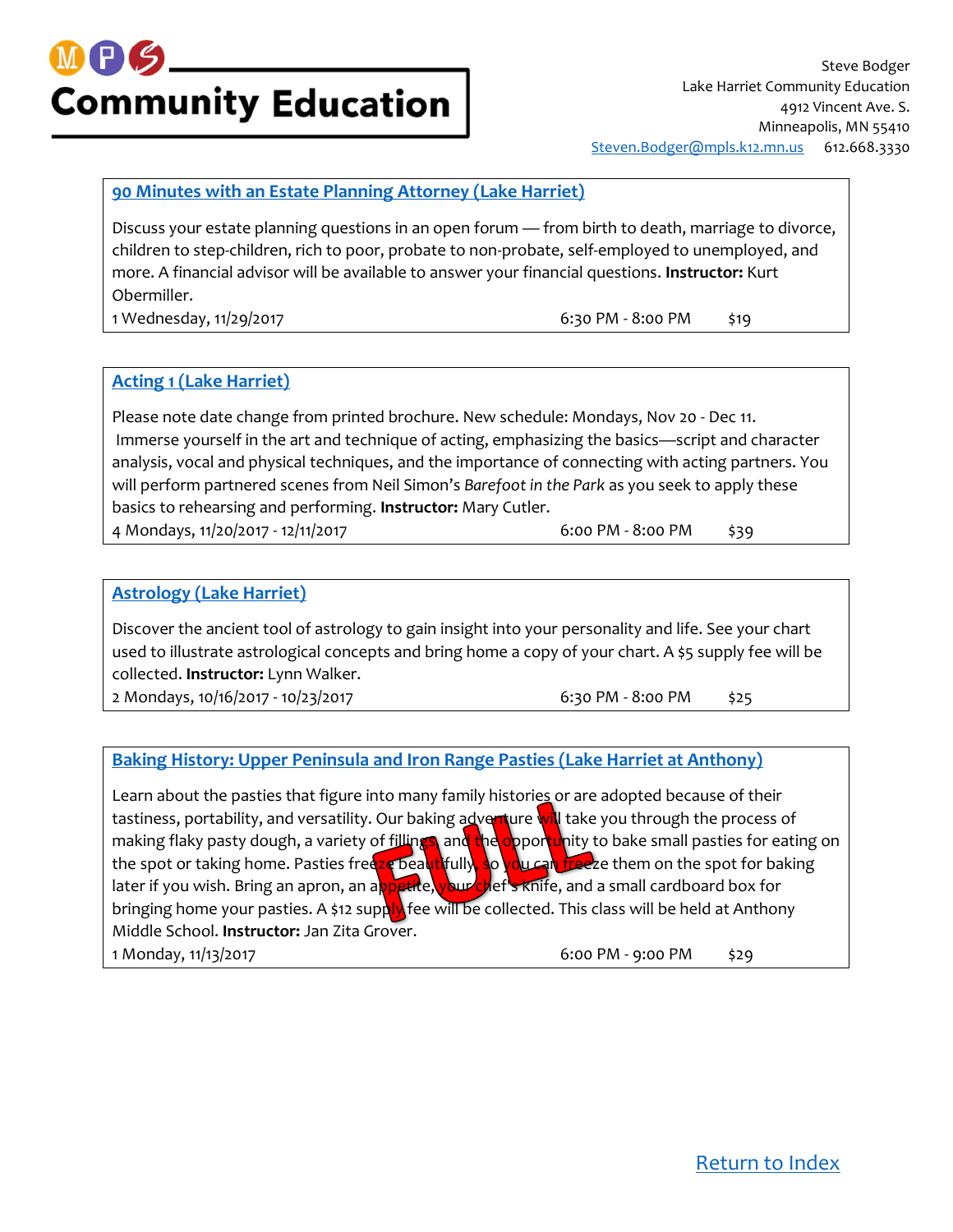

#### <span id="page-2-0"></span>**[Belly Dance 1 \(Lake Harriet\)](https://minneapolis.ce.eleyo.com/course/9228/adult-enrichment-fall-2017/belly-dance-1-lake-harriet)**

Learn basic steps, moves, and finger symbol patterns so you can use bellydance to improve your coordination, musicality and poise. Wear comfortable clothes and no shoes. **Instructor:** Erin Kubly. 9 Wednesdays, 10/04/2017 - 12/06/2017 8:15 PM - 9:15 PM \$49

#### <span id="page-2-1"></span>**[Bookbinding \(Lake Harriet\)](https://minneapolis.ce.eleyo.com/course/9276/adult-enrichment-fall-2017/bookbinding-lake-harriet)**

Explore the parts of a book and how to build them before creating five of your own books from scratch. Investigate the uses and utility of the artists sketchbook, which can serve as a planner, diary, scrapbook, journal and more. A \$24 supply fee will be collected. **Instructor:** Celeste Douville. 2 Mondays, 11/20/2017 - 11/27/2017 6:30 PM - 8:30 PM \$25

#### <span id="page-2-2"></span>**[Brush Calligraphy Exploration \(Lake Harriet\)](https://minneapolis.ce.eleyo.com/course/9207/adult-enrichment-fall-2017/brush-calligraphy-exploration-lake-harriet)**

Almost Full!

Discover more than a dozen techniques that will enable you to add a personal touch to photo albums, party invitations, envelopes, planners, calendars and holiday gifts through the art of calligraphy. Explore alphabet doodling as we create hand lettering. A \$12 supply fee will be collected. **Instructor:** Celeste Douville.

2 Mondays, 10/09/2017 - 10/16/2017 **6:30 PM - 8:30 PM + 8:30 PM** \$25

#### <span id="page-2-3"></span>**[Chinese 1: Mandarin \(Lake Harriet\)](https://minneapolis.ce.eleyo.com/course/8962/adult-enrichment-fall-2017/chinese-1-mandarin-lake-harriet)**

Learn the basics of the Chinese language such as greetings, days of the week, and common phrases. We will also explore Chinese culture. **Instructor:** Nicole Darcy. 7 Wednesdays, 10/04/2017 - 11/15/2017 6:00 PM - 7:30 PM \$49

#### <span id="page-2-4"></span>**[Chinese 2: Mandarin for Travelers \(Lake Harriet\)](https://minneapolis.ce.eleyo.com/course/9620/adult-enrichment-fall-2017/chinese-2-mandarin-for-travelers-lake-harriet)**

Learn more travel terms and everyday conversational Mandarin such as ordering at a restaurant, shopping, airport terms, booking a hotel, etc. Practice simple everyday conversation that will help you get around while visiting places where Mandarin is spoken. **Instructor:** Nicole Darcy. 7 Wednesdays, 10/04/2017 - 11/15/2017 - 7:35 PM - 9:00 PM  $\frac{1}{2}$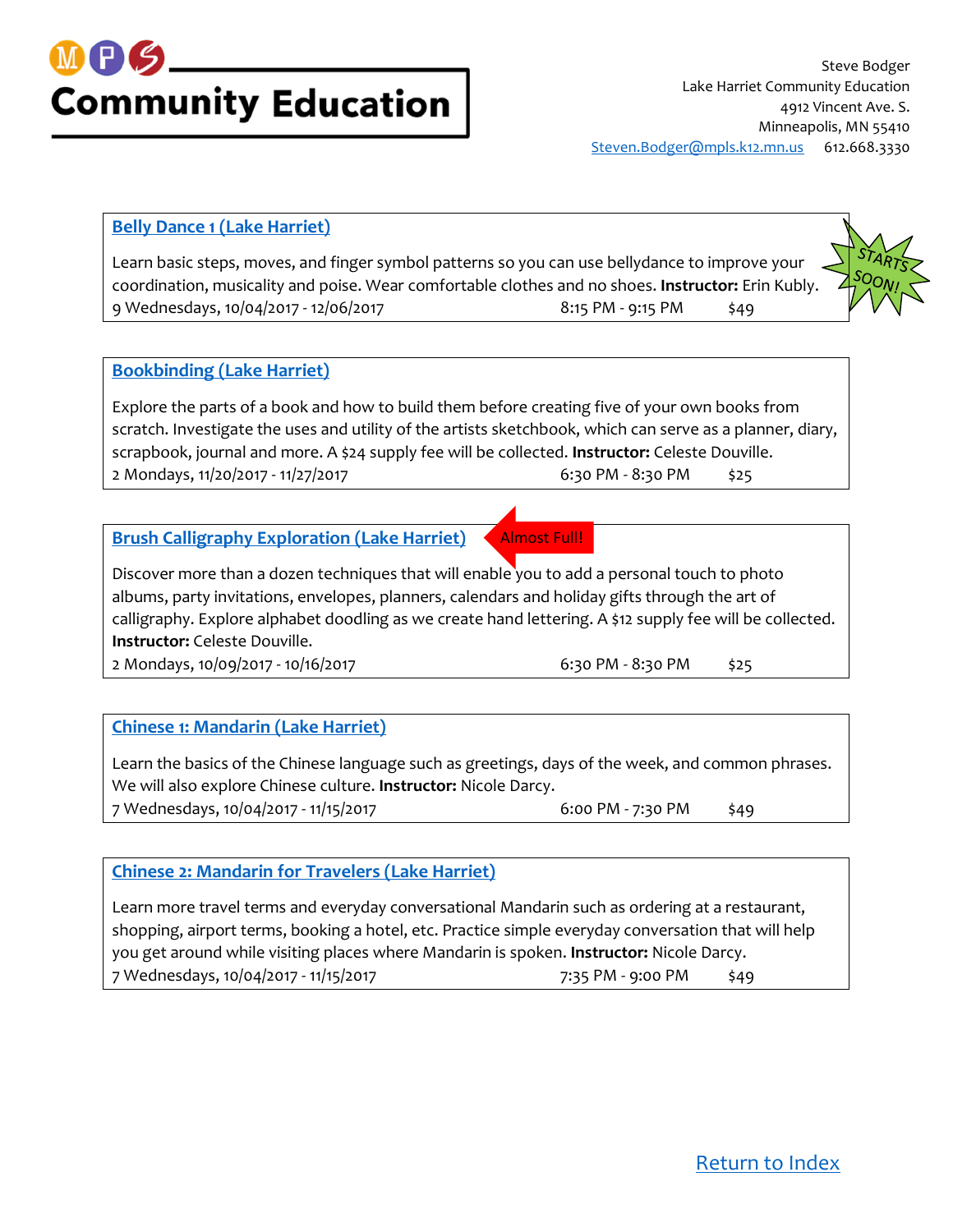

### **[Chinese Dumplings \(Lake Harriet\)](https://minneapolis.ce.eleyo.com/course/9624/adult-enrichment-fall-2017/chinese-dumplings-lake-harriet)** The Chinese dumpling is a savory entrée traditionally served during Chinese New Year. Learn to prepare pan-fried dumplings using local and organic ingredients. These are authentic, healthy, and easy to make. A \$10 supply fee will be collected. Instructor: Ada Dong. 1 Monday, 11/20/2017 6:00 PM - 9:00 PM \$29

#### **[Cooking 101: Six Weeks to More Joyful, Improvisatory Home Cooking \(Lake Harriet at](https://minneapolis.ce.eleyo.com/course/9663/adult-enrichment-fall-2017/cooking-101-six-weeks-to-more-joyful-improvisatory-home-cooking-lake-harriet-at-anthony)  [Anthony\)](https://minneapolis.ce.eleyo.com/course/9663/adult-enrichment-fall-2017/cooking-101-six-weeks-to-more-joyful-improvisatory-home-cooking-lake-harriet-at-anthony)**

Enhance your confidence using amazing ingredients from the farmers' market, in your CSA box, or at your favorite butcher's or grocer's. Focus on basic techniques that will help you improvise dishes, bolstered by new knife skills, building soups by layers, pan frying and searing, stir-frying, braising, high-temperature roasting, and pizza making. Learn the basics of food safety and storage, use of spices and herbs, and kitchen tools that make prepping food faster, more effective, and fun. Extensive handouts each week. \$56 food fee covers the certified organic food you use and eat in class each week. This class will be held at Anthony Middle School. **Instructor:** Jan Zita Grover. 6 Mondays, 10/02/2017 - 11/06/2017 6:00 PM - 9:00 PM \$95

#### **[Dance & Music for Parents & Tots -](https://minneapolis.ce.eleyo.com/course/9369/youth-family-fall-2017/dance-music-for-parents-tots-ages-2-3-lake-harriet) Ages 2-3 (Lake Harriet)**

Bring your child and explore the ways you can move your body to musical rhythms. The class will help develop coordination, motor skills and imagination. Class is held at Linden Hills Park at 43rd and Xerxes. **Instructor:** Kindi Harala.

7 Saturdays, 10/07/2017 - 11/18/2017 12:00 PM - 12:30 PM - \$35

<span id="page-3-0"></span>

<span id="page-3-1"></span>**[Dance: Ballet, Hip Hop & Modern Dance Foundations & Imagination -](https://minneapolis.ce.eleyo.com/course/9348/youth-family-fall-2017/dance-ballet-hip-hop-modern-dance-foundations-imagination-ages-4-1-2-6-lake-harriet) Ages 4 1/2 - 6 (Lake [Harriet\)](https://minneapolis.ce.eleyo.com/course/9348/youth-family-fall-2017/dance-ballet-hip-hop-modern-dance-foundations-imagination-ages-4-1-2-6-lake-harriet)**

Use your imagination and a range of dance movements, including ballet, hip hop and modern dance. The class ends with a performance. Class is held at Linden Hills Park at 43rd and Xerxes. **Instructor:** Kindi Harala.

7 Saturdays, 10/07/2017 - 11/18/2017 1:10 PM - 1:50 PM - \$35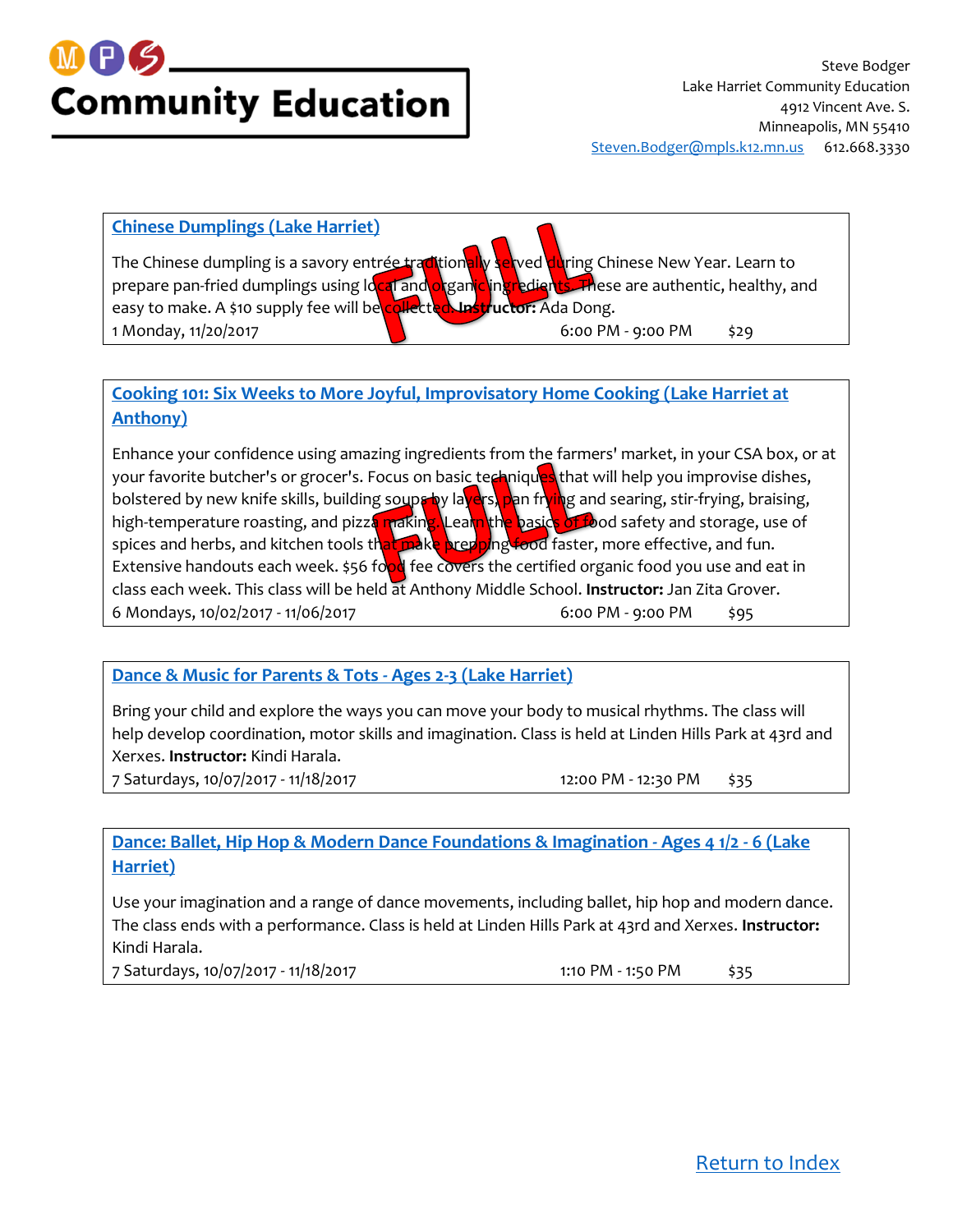## **PS Community Education**

#### **[Dance: Creative Dance, Movement & Stories -](https://minneapolis.ce.eleyo.com/course/9350/youth-family-fall-2017/dance-creative-dance-movement-stories-ages-3-4-1-2-lake-harriet) Ages 3 - 4 1/2 (Lake Harriet)**

Get a great introduction to dance, movement and imagination as you and your child explore all the ways you can move your bodies. Class is held at Linden Hills Park at 43rd and Xerxes. **Instructor:** Kindi Harala.

7 Saturdays, 10/07/2017 - 11/18/2017 12:35 PM - 1:05 PM \$35

<span id="page-4-1"></span><span id="page-4-0"></span>

#### **[Dog Treats and Natural Remedies \(Lake Harriet\)](https://minneapolis.ce.eleyo.com/course/9337/adult-enrichment-fall-2017/dog-treats-and-natural-remedies-lake-harriet)**

Discover fun and simple dog snacks you can easily make at home. Create natural remedies for things like chapped paws and itchy skin. Leave class with a dog treat and anti-itch spray. A \$5 supply fee will be collected. **Instructor:** Jessica Smiles. 1 Wednesday, 10/18/2017 6:30 PM - 9:00 PM \$25

#### **[Drawing 1 \(Lake Harriet\)](https://minneapolis.ce.eleyo.com/course/8985/adult-enrichment-fall-2017/drawing-1-lake-harriet)**





#### <span id="page-4-2"></span>**[Drawing: Zentangle Basics and Advanced \(Lake Harriet\)](https://minneapolis.ce.eleyo.com/course/9639/adult-enrichment-fall-2017/drawing-zentangle-basics-and-advanced-lake-harriet)**

Zentangle is an organized and easy-to-learn approach to drawing that uses repeating patterns to create abstract designs. The first night will cover basics. The second night will focus on advanced skill.These elements will be taught through special design projects such as mandalas, cards, book covers, mobiles, and origami boxes. A \$6 supply fee will be collected. **Instructor:** Paula Bramante. 2 Wednesdays, 10/11/2017 - 10/18/2017 **10/18/2017** 7:00 PM - 9:00 PM  $\frac{25}{525}$ 

#### <span id="page-4-3"></span>**[Duplex & Multi-Unit Housing \(Lake Harriet\)](https://minneapolis.ce.eleyo.com/course/9046/adult-enrichment-fall-2017/duplex-multi-unit-housing-lake-harriet)**

Learn how to complete a rental property worksheet, understand the tax benefits of owning real estate, and discuss the pros and cons of owning rental property. Receive a copy of "Rich Dad, Poor Dad's Guide to Real Estate Investing." **Instructor:** Scot Pekarek. 1 Wednesday, 11/08/2017 6:30 PM - 8:30 PM \$19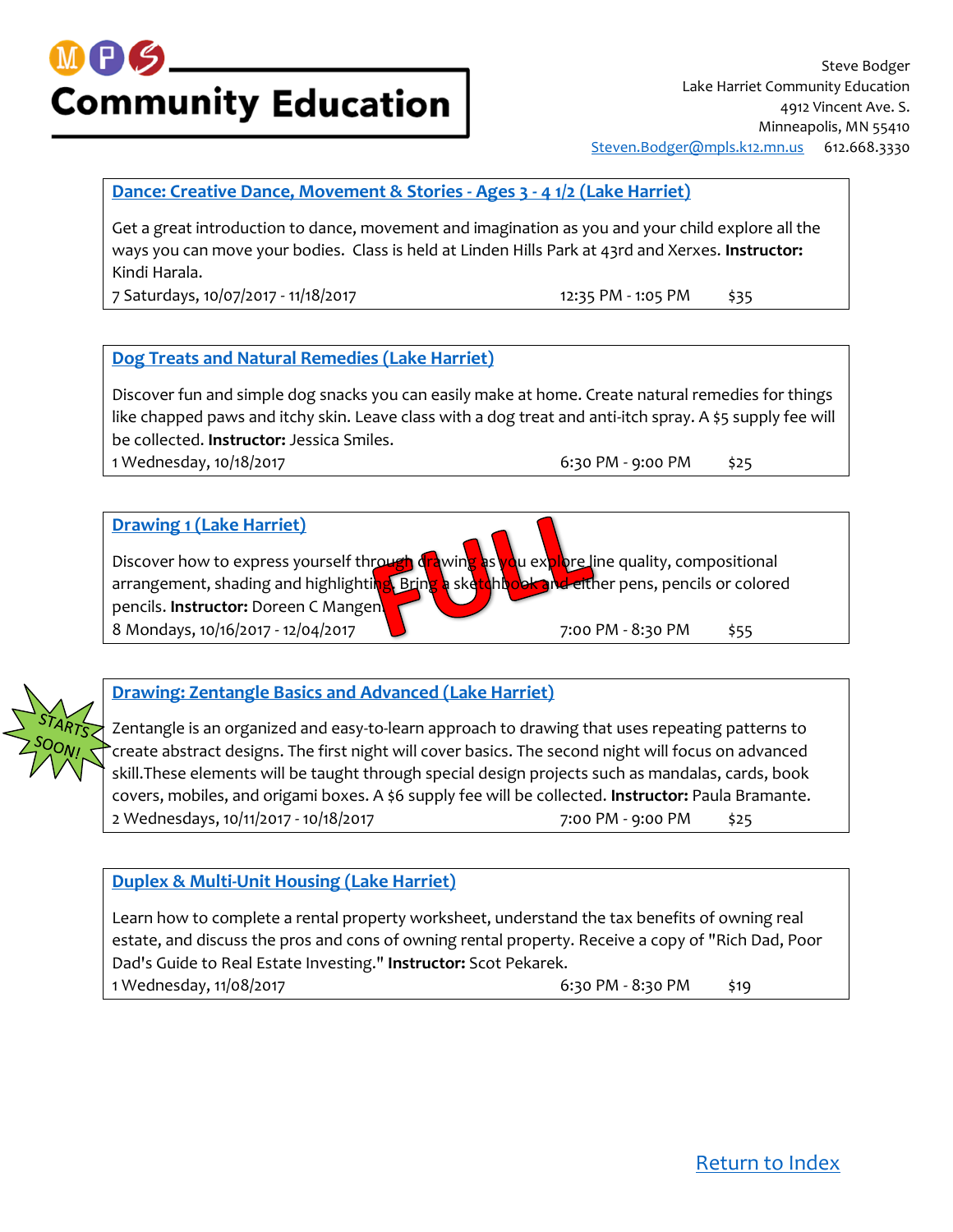## MPS **Community Education**

#### **[Enneagram: Introduction, Relationships & Conflict \(Lake Harriet\)](https://minneapolis.ce.eleyo.com/course/9249/adult-enrichment-fall-2017/enneagram-introduction-relationships-conflict-lake-harriet)**

Have you been in conflict with someone or questioned why they act a certain way? Are your needs in social/personal/professional settings not being met? The first class session will explore the Enneagram, a unique personality indicator that believes authentic living is integral to effective communication and personal satisfaction. The second session of class will focus on personal and professional relationships, the third will focus on conflict resolution and goal setting. **Instructor:** Meggan Gronli.

3 Mondays, 11/06/2017 - 11/20/2017 - 100 00:30 PM - 8:30 PM - 8:30 PM - \$29

<span id="page-5-1"></span><span id="page-5-0"></span>

#### **[Estate Planning for Second Marriages \(Lake Harriet\)](https://minneapolis.ce.eleyo.com/course/9671/adult-enrichment-fall-2017/estate-planning-for-second-marriages-lake-harriet)**

With over half the marriages in today's world ending in divorce, it is imperative to get educated and plan what's best for your estate. Lives change and without proper planning your goals will not be achieved.The plan has to be tailored to your situation. Learn how to position your assets to make everyone in your family happy, including the ex-spouse. Bring your questions. **Instructor:** Kurt Obermiller.

1 Monday, 11/13/2017 6:30 PM - 8:00 PM \$19

#### **[Fearless Pressure Cooking \(Lake Harriet at Anthony\)](https://minneapolis.ce.eleyo.com/course/9840/adult-enrichment-fall-2017/fearless-pressure-cooking-lake-harriet-at-anthony)**

Transform the way you eat with the stovetop pressure cooker—it's economical (the tastiest meats are the inexpensive cuts), and it's so fast that you can put Chinese red-braised pork over rice on the table 12 minutes after you put it on the burner. Pressure cookers have safety features today that they lacked 50, even 25 years ago, and you'll learn what they are and how to use contemporary pressure cookers safely by cooking a multi-course meal in class. This class covers stovetop pressure cookers only. If you have a stovetop cooker, bring it to class. Extensive handout provided. A \$12 supply fee will be collected. This class will be held at Anthony Middle School. **Instructor:** Jan Zita Grover. 1 Monday, 11/27/2017 6:00 PM - 9:00 PM \$29

#### <span id="page-5-2"></span>**[French for Travelers \(Lake Harriet\)](https://minneapolis.ce.eleyo.com/course/8986/adult-enrichment-fall-2017/french-for-travelers-lake-harriet)**

If you've dreamt of visiting Paris but are nervous you won't understand the language, join us to learn introductions, everyday phrases, directions to make your way through the city and more. Participate in engaging activities, practice basic reading and writing skills, and learn useful phrases to have successful conversations in French-speaking countries. Please note: no Class October 30. **Instructor:** Karalyn Swanson.

6 Mondays, 10/09/2017 - 11/20/2017 **12/01/2017** 7:00 PM - 9:00 PM \$55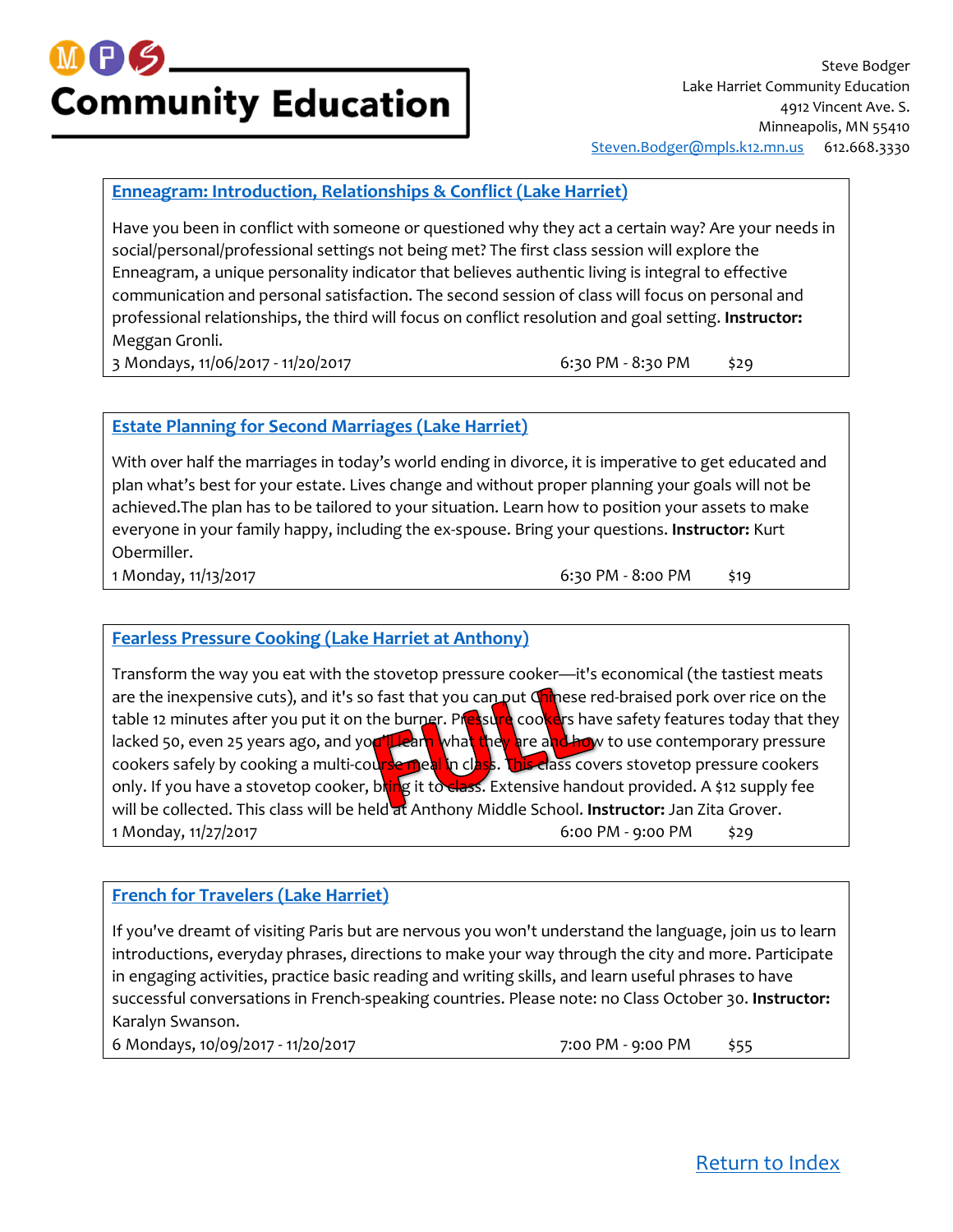### M P S **Community Education**

Steve Bodger Lake Harriet Community Education 4912 Vincent Ave. S. Minneapolis, MN 55410 [Steven.Bodger@mpls.k12.mn.us](mailto:Steven.Bodger@mpls.k12.mn.us) 612.668.3330

#### <span id="page-6-0"></span>**[German 1 \(Lake Harriet\)](https://minneapolis.ce.eleyo.com/course/8968/adult-enrichment-fall-2017/german-1-lake-harriet)**

Focus on the essentials of the German language and outfit yourself with useful German expressions for traveling abroad. The class will cover the grammar basics and important aspects of German culture. No class October 23rd. **Instructor:** Suzanne Jebe.

7 Mondays, 10/02/2017 - 11/20/2017 6:00 PM - 7:15 PM \$45



#### <span id="page-6-1"></span>**[German 2 \(Lake Harriet\)](https://minneapolis.ce.eleyo.com/course/9025/adult-enrichment-fall-2017/german-2-lake-harriet)**

Expand your knowledge of the German language as you learn about vocabulary, culture and grammar. Pre-requisite: German 1 or other experience. No class October 23rd. **Instructor:** Suzanne Jebe.

7 Mondays, 10/02/2017 - 11/20/2017 **7:30 PM - 8:45 PM \$45** 

### **[How to Keep the Cabin in the Family \(Lake Harriet\)](https://minneapolis.ce.eleyo.com/course/9023/adult-enrichment-fall-2017/how-to-keep-the-cabin-in-the-family-lake-harriet)** Division of an estate can lead to bitter battles between siblings and impact relationships forever. Learn how to keep your cabin, farm **or business in the family withou**t a family conflict. **Instructor:** Kurt Obermiller. 1 Wednesday, 10/18/2017 **1 12/2018** 6:30 PM - 8:00 PM \$19

#### <span id="page-6-2"></span>**[Japanese 1 \(Lake Harriet\)](https://minneapolis.ce.eleyo.com/course/8969/adult-enrichment-fall-2017/japanese-1-lake-harriet)**

Learn the basics of conversational Japanese, including greetings, numbers and practical conversational skills useful when traveling to Japan. **Instructor:** Tetsuya Shimano. 8 Mondays, 10/02/2017 - 11/20/2017 **6:00 PM - 7:30 PM** \$55





#### <span id="page-6-3"></span>**[Japanese 2 \(Lake Harriet\)](https://minneapolis.ce.eleyo.com/course/8970/adult-enrichment-fall-2017/japanese-2-lake-harriet)**

Continue developing your language skills from Japanese 1. Explore simple sentences, conjugating verbs and counting, and discuss Japanese culture. **Instructor:** Tetsuya Shimano. 8 Mondays, 10/02/2017 - 11/20/2017 7:30 PM - 9:00 PM \$55

#### <span id="page-6-4"></span>**[Mixed Media Art Journaling \(Lake Harriet\)](https://minneapolis.ce.eleyo.com/course/9842/adult-enrichment-fall-2017/mixed-media-art-journaling-lake-harriet)**

Explore brush calligraphy and other hand lettering techniques, collage, beginning sketching skills, travel and nature journaling. Create a second artist journal as a final project for documenting winter holiday adventures. A \$27 supply fee will be collected. **Instructor:** Celeste Douville. 2 Mondays, 10/23/2017 - 10/30/2017 6:30 PM - 8:30 PM \$25

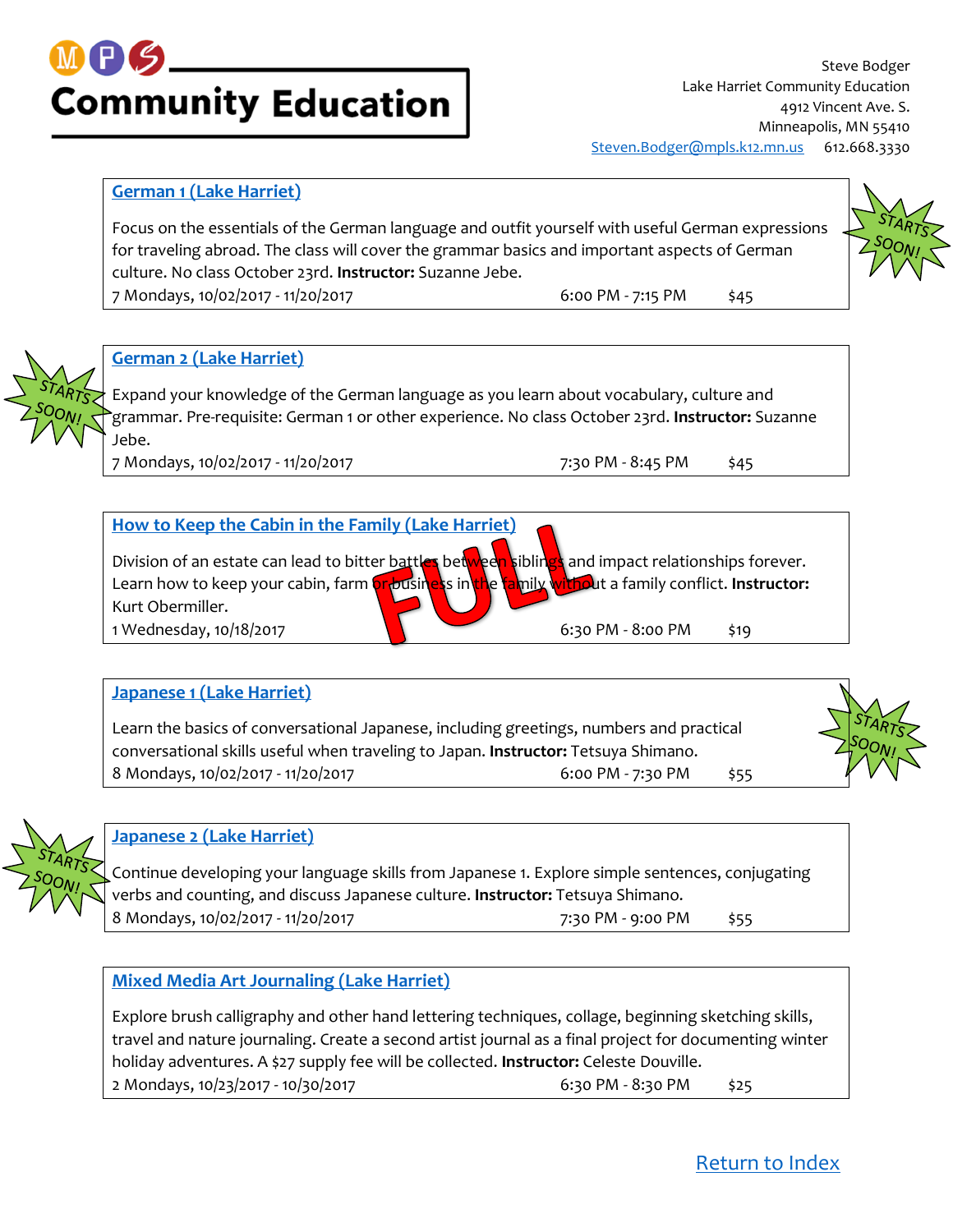

#### <span id="page-7-0"></span>**[Mono Printing \(Lake Harriet\)](https://minneapolis.ce.eleyo.com/course/9844/adult-enrichment-fall-2017/mono-printing-lake-harriet)**

Explore techniques for mono plate printing. Create gorgeous, color exploding books/journals after all of the play with paint and textures. All materials provided, however you are encouraged to bring your own textures (stamps, doilies, leaves, etc) to test as well. A \$24 supply fee will be collected. **Instructor:** Celeste Douville.

2 Mondays, 11/06/2017 - 11/13/2017 **6:30 PM** - 8:30 PM - 8:30 PM

#### <span id="page-7-1"></span>**[Mortgage Financing: An In-Depth Look at The Newest Programs \(Lake Harriet\)](https://minneapolis.ce.eleyo.com/course/9888/adult-enrichment-fall-2017/mortgage-financing-an-in-depth-look-at-the-newest-programs-lake-harriet)**

Discover the newest mortgage financing options available today! Down payments starting with zero down, forgivable first time home buyer grants, less-than-perfect credit programs, and home improvement purchase loans. Take an in-depth look at the monthly payments and compare the different down payment options to determine what may be best for you. **Instructor:** Eric House. 1 Monday, 10/09/2017 6:30 PM - 8:30 PM \$0

#### <span id="page-7-2"></span>**[Natural Lotions & Body Products \(Lake Harriet\)](https://minneapolis.ce.eleyo.com/course/9625/adult-enrichment-fall-2017/natural-lotions-body-products-lake-harriet)**

Create your own lotions, facial toners and more. Make a take-home project and receive handouts to create more skin specialties at home. A \$6 supply fee will be collected. **Instructor:** Jessica Smiles. 1 Monday, 11/20/2017 6:30 PM - 9:00 PM \$25

#### <span id="page-7-3"></span>**[Nia \(Lake Harriet\)](https://minneapolis.ce.eleyo.com/course/8971/adult-enrichment-fall-2017/nia-lake-harriet)**

Learn this fitness practice that combines the best of dance, martial arts and yoga. More dance party than workout, Nia builds strength, agility, and confidence, and is a great form of conditioning. **Instructor:** Amy Lamphere.

| 10 Mondays, 10/02/2017 - 12/04/2017   | 6:30 PM - 7:30 PM | \$55 |
|---------------------------------------|-------------------|------|
| 9 Wednesdays, 10/04/2017 - 12/06/2017 | 6:30 PM - 7:30 PM | \$49 |

#### **[Painting: Watercolor 1 \(Lake Harriet\)](https://minneapolis.ce.eleyo.com/course/8974/adult-enrichment-fall-2017/painting-watercolor-1-lake-harriet)** Explore your creativity while learning watercolor fundamentals such as mixing colors, washes, wetdry approaches, and texture with the help of instructor demonstrations and one-on-one coaching. Bring a watercolor set (Prang or similar), pericl, water container, paper towels, and #140 good quality paper to class. **Instructor:** Suzi McArdle. 4 Wednesdays, 10/04/2017 - 10/25/2017 7:00 PM - 9:00 PM \$39

[Return to Index](#page-0-0)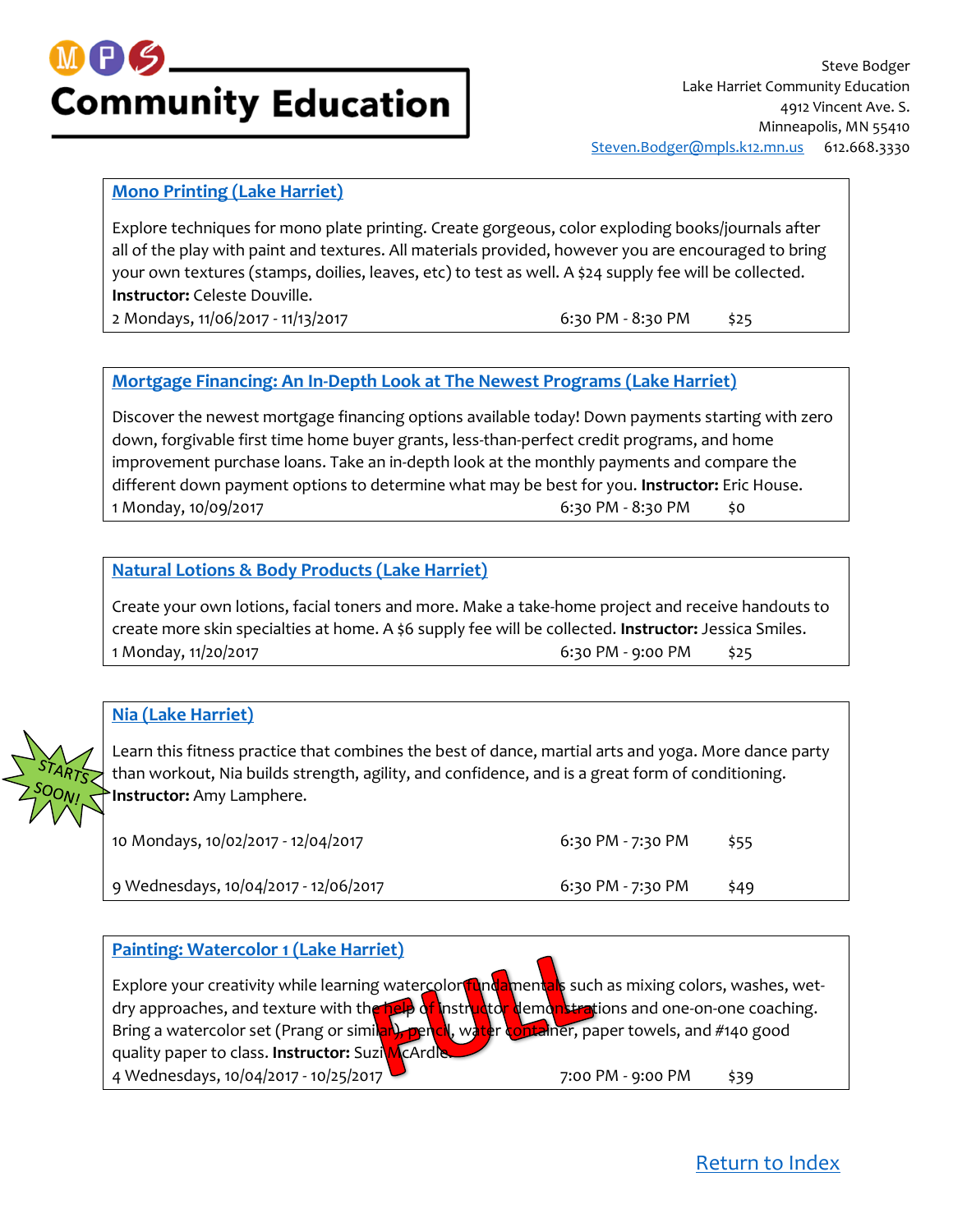

#### <span id="page-8-0"></span>**[Painting: Watercolor 2 \(Lake Harriet\)](https://minneapolis.ce.eleyo.com/course/8975/adult-enrichment-fall-2017/painting-watercolor-2-lake-harriet)**

Learn new watercolor techniques and different materials, including Yupo paper with watercolor inks, collaging, masking methods, color mixes, and abstraction. Instructor will demonstrate techniques and help you explore your own way of using this flexible medium. This will culminate in a final painting to be framed. **Instructor:** Suzi McArdle. 4 Wednesdays, 11/01/2017 - 11/29/2017 **12/2017** 7:00 PM - 9:00 PM - \$39

#### <span id="page-8-1"></span>**[Pastels \(Lake Harriet\)](https://minneapolis.ce.eleyo.com/course/9726/adult-enrichment-fall-2017/pastels-lake-harriet)**

Explore an attractive, popular painting medium, the direct application of colorful pastel sticks on paper. It feels like drawing but looks like a painting. Learn about color, a variety of techniques, planning and composition. Bring a photo of what you want to paint. Also bring 12-30 pastels (soft and hard), a couple of pastel pencils, 2-3 paper stumps, kneaded eraser, and eight 8 1/2-by-11 sheets of paper such as Mi Tiennes, Pan Pastels, or sanded. All levels of experience are welcome. **Instructor:** Suzi McArdle.

4 Mondays, 10/30/2017 - 11/20/2017 6:30 PM - 8:30 PM \$39



#### **[Pie Dough Making \(Lake Harriet\)](https://minneapolis.ce.eleyo.com/course/9572/adult-enrichment-fall-2017/pie-dough-making-lake-harriet)**

Discover how to make a buttery 'melt in your mouth' fruit pie. Eliminate fear and frustration over working with butter and flour. You'll master the basics of ple dough working with a French rolling pin that's yours to take home after class. Take home an 8" double crust apple pie to bake and proudly share. A \$20 supply fee will be collected. **Instructor: Heat**her **K** 1 Wednesday, 10/11/2017 **6:30 PM - 8:30 PM + 8:30 PM** 1 Wednesday, 11/08/2017 6:30 PM - 8:30 PM \$25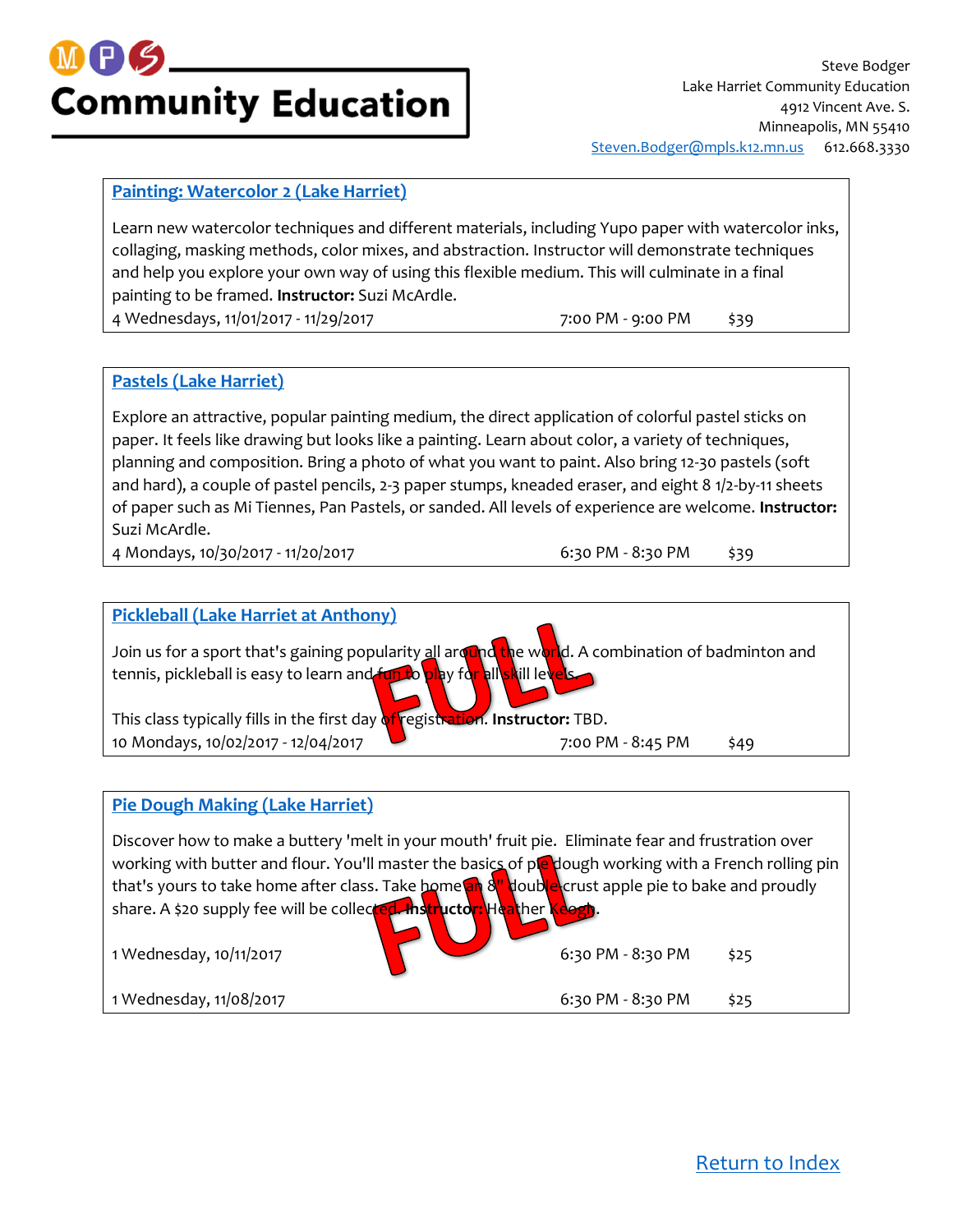## MPS **Community Education**



#### <span id="page-9-0"></span>**[Pilates 1 \(Lake Harriet\)](https://minneapolis.ce.eleyo.com/course/8976/adult-enrichment-fall-2017/pilates-1-lake-harriet)** Almost Full!

Improve your posture, balance and flexibility with this unique method of body conditioning. Build strength in your abdomen, lower back and hips, and focus on making your torso the power center of your body. Wear comfortable clothes, and bring a water bottle and mat. **Instructor:** Susie Quarstad. 10 Wednesdays, 10/04/2017 - 12/13/2017 **12/11/2017** 7:30 PM - 8:30 PM  $\frac{1}{55}$ 

#### <span id="page-9-1"></span>**[Pilates 2 \(Lake Harriet\)](https://minneapolis.ce.eleyo.com/course/8977/adult-enrichment-fall-2017/pilates-2-lake-harriet)**

Test your conditioning with strengthening and stretching exercises, and make your torso the power center of the body. Pre-requisite: Pilates 1. Wear comfortable clothes, and bring a mat and water bottle. **Instructor:** Susie Quarstad.

10 Wednesdays, 10/04/2017 - 12/13/2017 6:15 PM - 7:15 PM - \$55

<span id="page-9-2"></span>



#### **[Preparing Your Garden for Winter \(Lake Harriet\)](https://minneapolis.ce.eleyo.com/course/9638/adult-enrichment-fall-2017/preparing-your-garden-for-winter-lake-harriet)**

Explore what can be done in the fall to have a better garden next year. Now is a great time to plant bulbs, perennials, shrubs, and trees. Learn proper planting techniques, how to divide perennials to increase the number of plants you'll have, what to do to increase the chances of your plants making it through winter, and how you can minimize the incidence of disease. The air is cooler, the soil moister, and it's more fun to prepare your garden this fall! **Instructor:** Kathy Urberg. 1 Monday, 10/16/2017 7:00 PM - 8:30 PM \$19

#### <span id="page-9-3"></span>**[Quinoa \(Lake Harriet\)](https://minneapolis.ce.eleyo.com/course/9623/adult-enrichment-fall-2017/quinoa-lake-harriet)**

What's all the fuss about? Once you taste quinoa, you'll understand. Receive outstanding recipes for salads, desserts, breads and more, all incorporating quinoa, a gluten-free complete protein. A \$9 supply fee will be collected. **Instructor:** Mary Duffy. 1 Monday, 11/06/2017 **6:00 PM - 9:00 PM** \$25

#### <span id="page-9-4"></span>**[Selling a Home for More Money \(Lake Harriet\)](https://minneapolis.ce.eleyo.com/course/9040/adult-enrichment-fall-2017/selling-a-home-for-more-money-lake-harriet)**

Get answers to your questions about what a buyer wants in your home, how to prepare your home to be put on the market, and whether or not you should use a Realtor to sell it. Also, discover the No.1 secret that could return thousands of dollars! to you. **Instructor:** George Bodnia. 1 Monday, 10/16/2017 6:30 PM - 9:00 PM \$25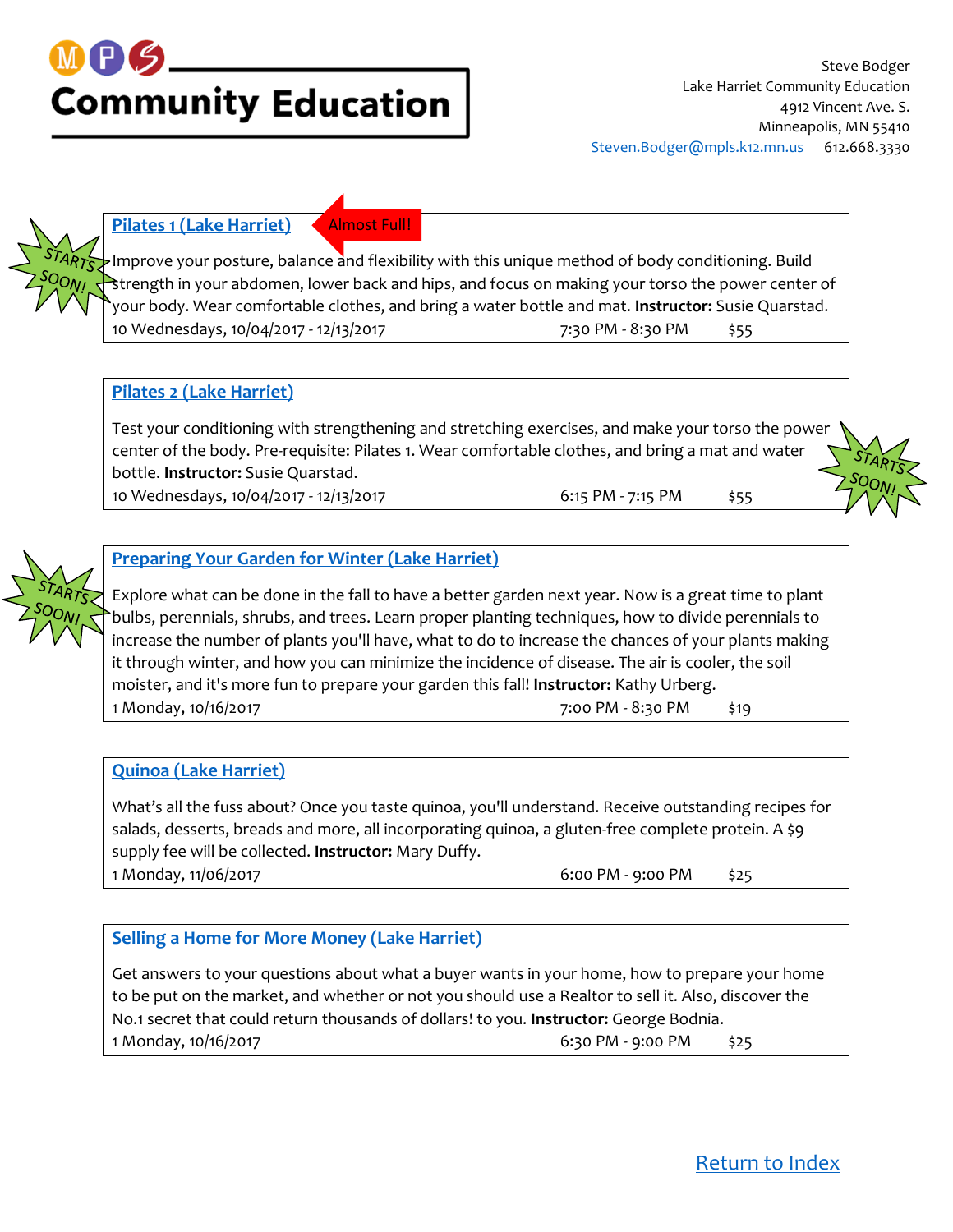# **Community Education**

Steve Bodger Lake Harriet Community Education 4912 Vincent Ave. S. Minneapolis, MN 55410 [Steven.Bodger@mpls.k12.mn.us](mailto:Steven.Bodger@mpls.k12.mn.us) 612.668.3330

#### <span id="page-10-0"></span>**[Sidewalk & Step Repair or Replacement \(Lake Harriet\)](https://minneapolis.ce.eleyo.com/course/9416/adult-enrichment-fall-2017/sidewalk-step-repair-or-replacement-lake-harriet)**

It's never too late to repair broken steps, pour a new sidewalk or patch a driveway. Learn about . types of cement, see proper mixing techniques and discover how to make patch repairs to cement 4 surfaces. **Instructor:** Jack Hall.

2 Mon/Wed, 10/09/2017 - 10/11/2017 6:00 PM - 8:00 PM \$25



### **[Sign Language 1: ASL \(Lake Harriet\)](https://minneapolis.ce.eleyo.com/course/9319/adult-enrichment-fall-2017/sign-language-1-asl-lake-harriet)** Gain basic exposure to the American Sign Language vocabulary, numbers, alphabet and ASL syntax, as well as the deaf culture. **Instructor: Tanya Byingt** 7 Thursdays, 10/05/2017 - 11/16/2017 **12/07 12/08/2018** 6:00 PM - 7:30 PM \$49

#### <span id="page-10-1"></span>**[Sign Language 2: ASL \(Lake Harriet\)](https://minneapolis.ce.eleyo.com/course/9668/adult-enrichment-fall-2017/sign-language-2-asl-lake-harriet)**

Build on the skills and vocabulary from ASL 1. Learn practical application and gain new vocabulary. Continue to develop your understanding of deaf culture and of grammatical structures through receptive and expressive language activities. **Instructor:** Tanya Byington. 7 Wednesdays, 10/04/2017 - 11/15/2017 6:00 PM - 7:30 PM \$49

#### **[Smart Home Buying: What Every Home Buyer Needs to Know \(Lake Harriet\)](https://minneapolis.ce.eleyo.com/course/9041/adult-enrichment-fall-2017/smart-home-buying-what-every-home-buyer-needs-to-know-lake-harriet)**

Learn about what to look for when buying a home, best times to buy, price ranges and costs, financing, loan qualifying, purchase agreements, tax advantages and how to evaluate house structures. Discover how to turn a hot market to your advantage. **Instructor:** George Bodnia. 1 Monday, 10/23/2017 6:30 PM - 9:00 PM \$25

#### **[Soap Making: Homemade Bar Soap \(Lake Harriet\)](https://minneapolis.ce.eleyo.com/course/9042/adult-enrichment-fall-2017/soap-making-homemade-bar-soap-lake-harriet)**

Experience the fusion of essential oils and soothing coconut the old-fashioned, cold process lye soap way. Wear old clothing with long sleeves, long pants, toe-covered shoes, eye protection (glasses acceptable) and rubber gloves. The second night of class is 6–8 p.m. A \$10 supply fee will be collected. **Instructor:** Jessica Smiles.

2 Mon/Wed, 11/13/2017 - 11/15/2017 6:00 PM - 9:00 PM \$35

<span id="page-10-3"></span><span id="page-10-2"></span>Almost Full!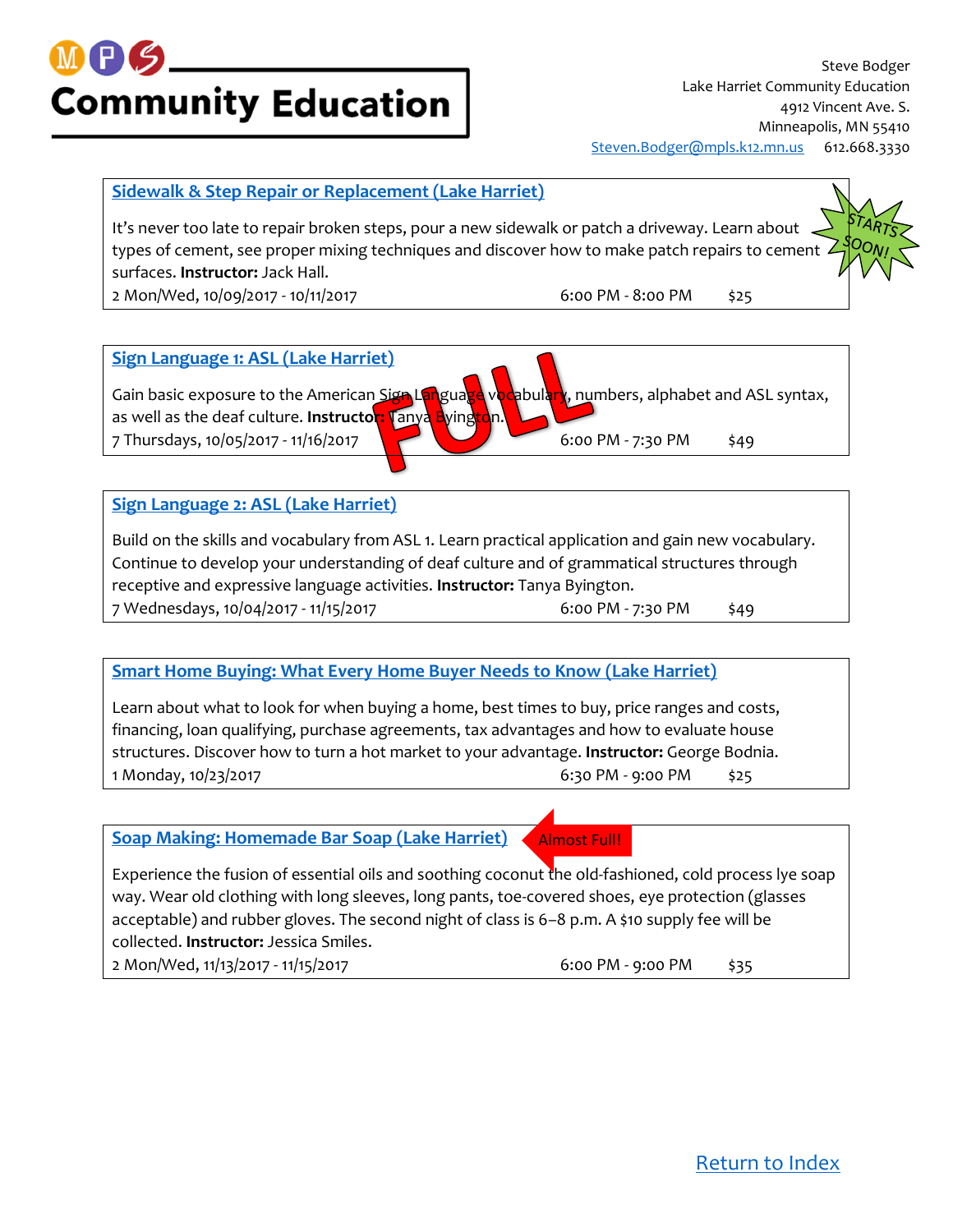## M P S **Community Education**



#### <span id="page-11-0"></span>**[Soap Making: Laundry Soap \(Lake Harriet\)](https://minneapolis.ce.eleyo.com/course/9621/adult-enrichment-fall-2017/soap-making-laundry-soap-lake-harriet)**

Make homemade laundry soap that can brighten, remove stains and resist fading as well as commercial laundry soaps for only pennies per load. The soap is mild enough for those with allergies. Bring a 2- to 6-cup covered container. A \$1 supply fee will be collected. **Instructor:** Jessica Smiles. 1 Monday, 10/09/2017 6:30 PM - 8:30 PM \$19

#### <span id="page-11-1"></span>**[Spanish 1 \(Lake Harriet\)](https://minneapolis.ce.eleyo.com/course/8902/adult-enrichment-fall-2017/spanish-1-lake-harriet)**

Learn beginning conversational Spanish skills along with pronunciation, grammar, reading, writing and listening skills. **Instructor:** Vidal Quevedo.

7 Wednesdays, 10/04/2017 - 11/15/2017 6:00 PM - 7:30 PM \$49

#### <span id="page-11-2"></span>**[Spanish 2 \(Lake Harriet\)](https://minneapolis.ce.eleyo.com/course/9248/adult-enrichment-fall-2017/spanish-2-lake-harriet)**

Continue to build confidence in your Spanish language skills by learning the preterite and irregular verbs. Also, increase your vocabulary, speaking and writing skills. Pre-requisite: Be able to conjugate regular ar/er/ir verbs. **Instructor:** Vidal Quevedo.

7 Wednesdays, 10/04/2017 - 11/15/2017 **12/18** 7:35 PM - 9:00 PM \$49

#### <span id="page-11-3"></span>**[Stews \(Lake Harriet\)](https://minneapolis.ce.eleyo.com/course/9622/adult-enrichment-fall-2017/stews-lake-harriet)**

Learn to cook three tasty, nutritious stews to keep you cozy on autumn nights: chicken with dumplings, boeuf bourguignon, and a fish stew that will really hook you! A \$10 supply fee will be collected. **Instructor:** Mary Duffy.

1 Monday, 10/16/2017 6:00 PM - 9:00 PM \$25

#### <span id="page-11-4"></span>**[Stucco Repair and Refinishing \(Lake Harriet\)](https://minneapolis.ce.eleyo.com/course/9098/adult-enrichment-fall-2017/stucco-repair-and-refinishing-lake-harriet)**

Demonstrations along with excellent advice will provide you with the cure for repairing cracks and small holes in stucco that inevitably appear over winter. 1 Wednesday, 10/25/2017 6:30 PM - 8:30 PM \$19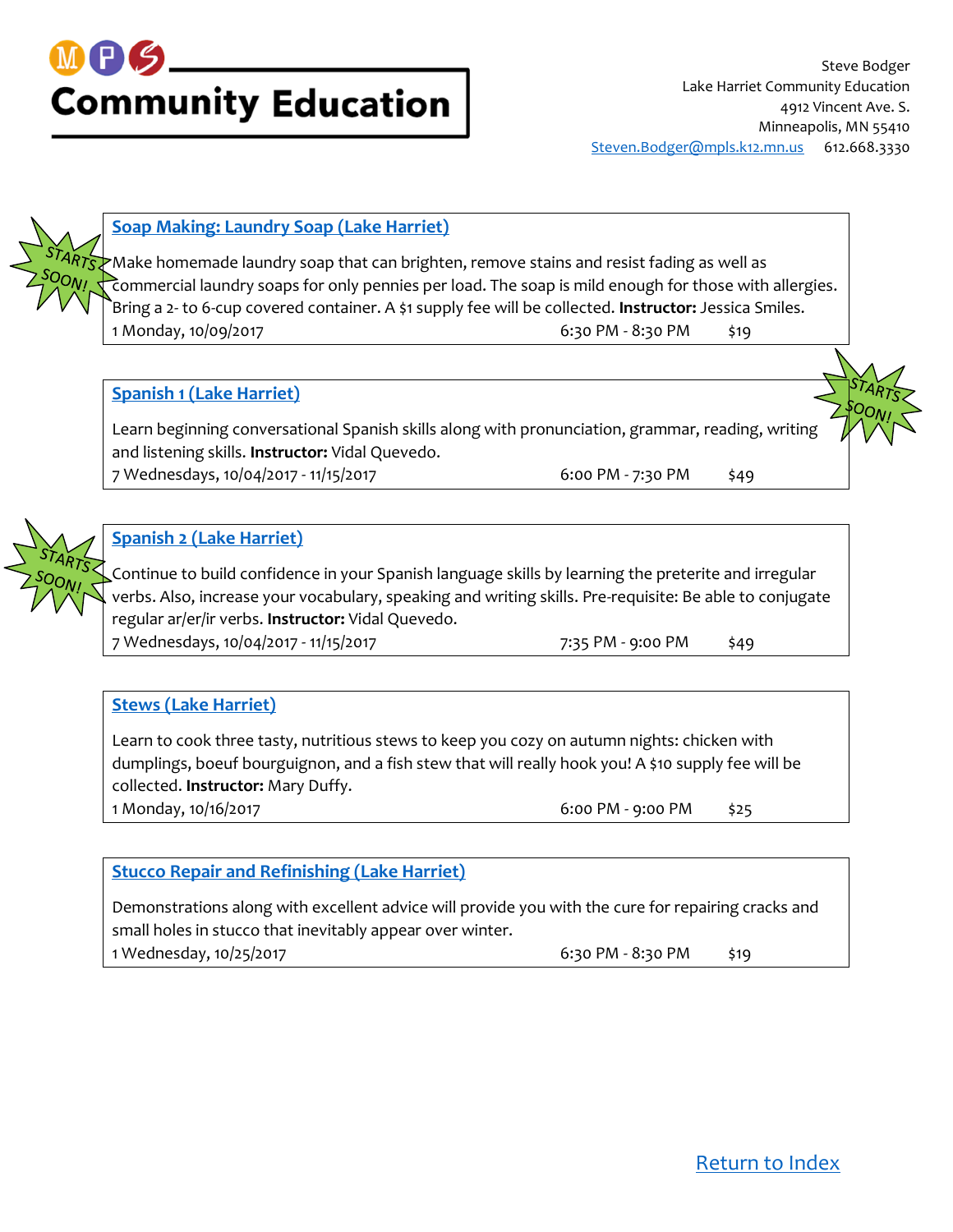

#### <span id="page-12-0"></span>**[Tai Chi Chuan 1: Yang Style \(Lake Harriet\)](https://minneapolis.ce.eleyo.com/course/8978/adult-enrichment-fall-2017/tai-chi-chuan-1-yang-style-lake-harriet)**

Enjoy a way of "moving without moving" with Tai Chi, a less stressful form of exercise for health and well-being. Benefits include relaxation, coordination, better circulation, flexibility and strength. Wear comfortable clothes. **Instructor:** Harold Skjelbostad.

Almost Full!

6 Mondays, 10/02/2017 - 11/06/2017 6:15 PM - 7:15 PM \$35

<span id="page-12-1"></span>**[Volleyball: Adult Co-ed \(Lake Harriet\)](https://minneapolis.ce.eleyo.com/course/8979/adult-enrichment-fall-2017/volleyball-adult-co-ed-lake-harriet)**

Join others for an enjoyable, exhilarating night of full-court volleyball. 12 Mondays, 10/02/2017 - 12/18/2017 **12/18/2017** 7:00 PM - 9:00 PM \$30

#### <span id="page-12-2"></span>**[Year-Round Indoor Salad Gardening \(Lake Harriet\)](https://minneapolis.ce.eleyo.com/course/9756/adult-enrichment-fall-2017/year-round-indoor-salad-gardening-lake-harriet)**

Learn the method behind indoor gardening, and start your own seed trays. Plant five trays (broccoli, radishes, sunflowers, peas and buckwheat) to take home. A \$2 supply fee will be collected. **Instructor:** Lee Olson.

1 Monday, 11/06/2017 7:00 PM - 8:15 PM \$19

#### **[Yoga for Stress Reduction](https://minneapolis.ce.eleyo.com/course/8981/adult-enrichment-fall-2017/yoga-for-stress-reduction-lake-harriet) (Lake Harriet)**

Reduce stress, manage your moods, gain more focus and cultivate a sense of relaxation in your everyday life. Use gentle movement and postures, breath awareness, guided meditation and deep relaxation techniques. Bring a mat and blanket, and refrain from eating before class. Instructor: Elizabeth Nguyen. 6 Mondays, 10/02/2017 - 11/06/2017 **1.** The state of the state of the state of the state of the state of the sta

**[Yoga: Hatha \(Lake Harriet\)](https://minneapolis.ce.eleyo.com/course/8987/adult-enrichment-fall-2017/yoga-hatha-lake-harriet)** Almost Full!

<span id="page-12-3"></span>

Find a deeper connection for your body, mind and spirit by using breath to guide the body. The class focuses on alignment, flexibility and strength. Bring a mat and blanket. **Instructor:** Elizabeth Nguyen. 6 Mondays, 10/02/2017 - 11/06/2017 6:00 PM - 7:00 PM \$35